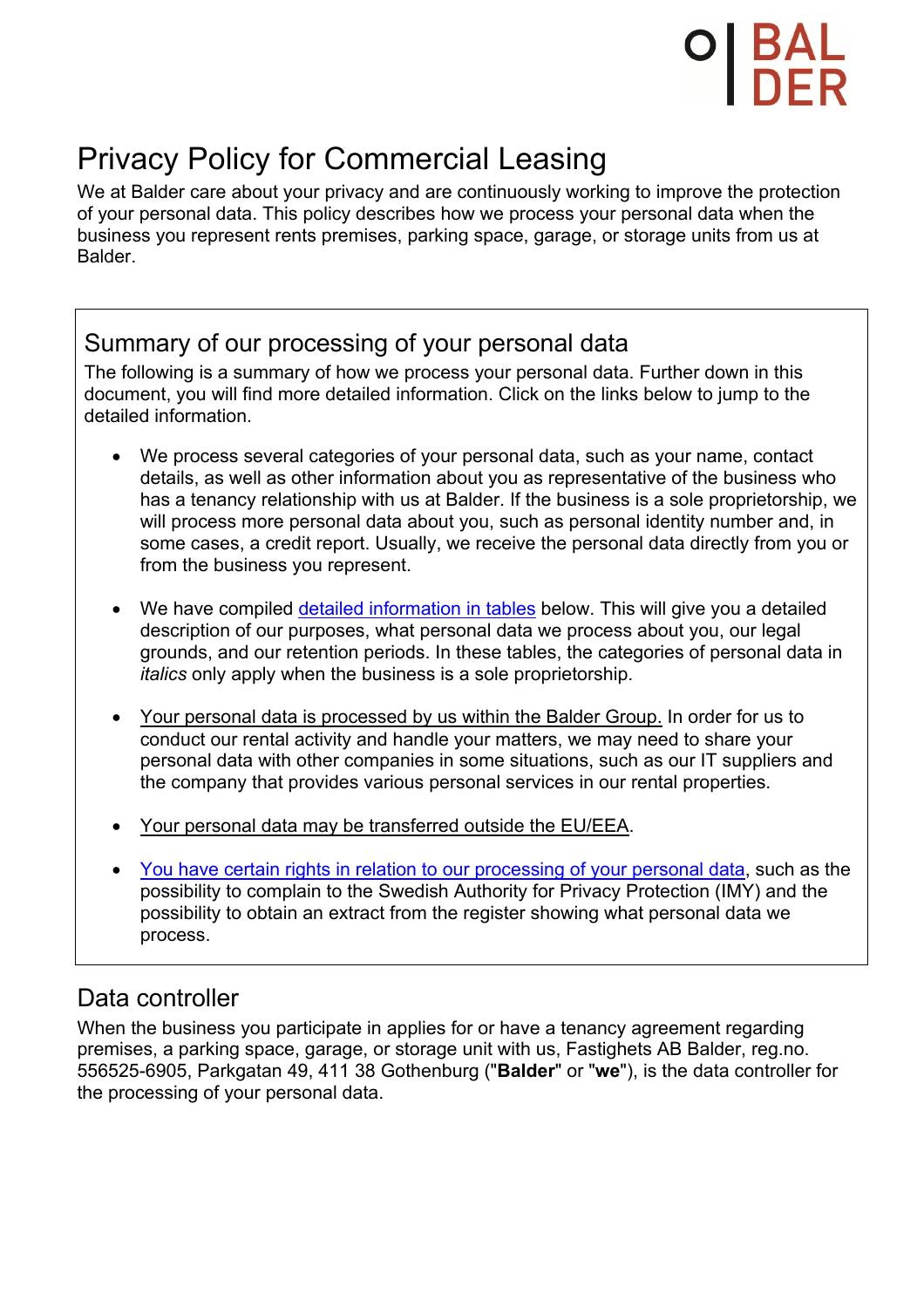The company within the Balder Group who is party to the tenancy agreement is the data controller for personal data processed for accounting purposes. This is because each company is responsible for its own accounting obligations.

If you have any questions about Balder's processing of your personal data or if you wish to exercise your rights described below, please contact us at dataskydd@balder.se. You can also call us on +46 774-49 49 49.

## Detailed information about the processing of your personal data

In the tables below, you can read more about what personal data we process about you, why we process your personal data, how long we save your personal data, and what lawful basis we have for our processing.

#### **During the application procedure**

When the business you represent applies for and concludes a tenancy agreement regarding premises, garage, parking space, or storage unit with us, we process your personal data as set forth below.

| Application for premises & communication on vacant objects   |                                                                                                                                                                                                    |                                                                                                                                                                                                                                                                                                      |
|--------------------------------------------------------------|----------------------------------------------------------------------------------------------------------------------------------------------------------------------------------------------------|------------------------------------------------------------------------------------------------------------------------------------------------------------------------------------------------------------------------------------------------------------------------------------------------------|
| <b>Purpose of the processing</b>                             | Personal data being processed                                                                                                                                                                      | <b>Lawful basis</b>                                                                                                                                                                                                                                                                                  |
| To manage administration<br>regarding our rental activities. | $\bullet$ Name<br>$\bullet$ Contact details<br>• The business you represent<br>• Personal identity number<br>$\bullet$ UC<br>• Other information you provide on<br>requests regarding the premises | <b>Balancing of interests</b><br>Our legitimate interest is to assess the<br>application as well as communicate<br>with you as representative to conclude<br>a tenancy agreement.<br>We process your personal identity<br>number when required to ensure the<br>identity of the sole proprietorship. |

**Retention period:** We cease to process your personal data for this purpose when the business no longer desires premises. As a rule, also when the business has concluded a tenancy agreement, but then the personal data will be processed for other purposes during the tenancy.

We will also cease to process the personal data for this purpose if we receive information that you are no longer a contact person for the business.

| Viewing premises                                          |                                     |                                                                                                                    |
|-----------------------------------------------------------|-------------------------------------|--------------------------------------------------------------------------------------------------------------------|
| <b>Purpose of the processing</b>                          | Personal data being processed       | <b>Lawful basis</b>                                                                                                |
| In order for us to enable the<br>viewing of the premises. | $\bullet$ Name<br>• Contact details | <b>Balancing of interests</b><br>Our legitimate interest is to show the<br>premises the business is interested in. |

**Retention period:** We cease to process your personal data for this purpose when the business no longer desires premises. As a rule, also when the business has concluded a tenancy agreement, but then the personal data will be processed for other purposes under the tenancy.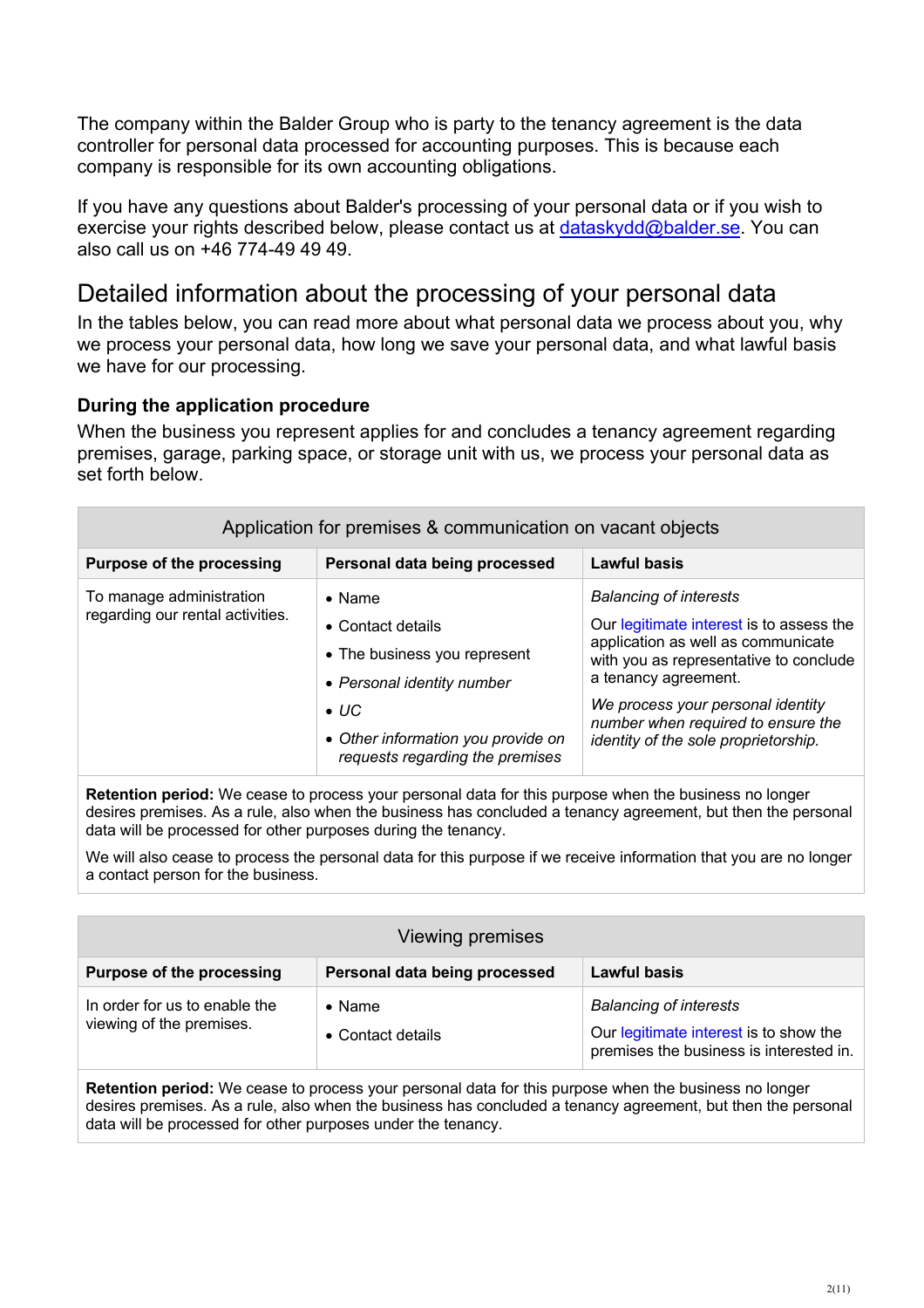We will also cease to process the personal data for this purpose if we receive information that you are no longer a contact person for the business.

| Conclusion of tenancy agreement                |                                                                                                                                       |                                                                                                                                                                                                                                                       |
|------------------------------------------------|---------------------------------------------------------------------------------------------------------------------------------------|-------------------------------------------------------------------------------------------------------------------------------------------------------------------------------------------------------------------------------------------------------|
| <b>Purpose of the processing</b>               | Personal data being processed                                                                                                         | Lawful basis                                                                                                                                                                                                                                          |
| To manage and conclude a<br>tenancy agreement. | $\bullet$ Name<br>$\bullet$ Contact details<br>• Personal identity number<br>• Information about deviations from<br>our rental policy | <b>Balancing of interests</b><br>Our legitimate interest is to conclude a<br>tenancy agreement with the business<br>you represent.<br>We process your personal identity<br>number when required to ensure the<br>identity of the sole proprietorship. |

**Retention period:** We will stop processing your personal data for this purpose after the end of the tenancy.

In certain situations, we will continue to process your personal data after the tenancy has ended in the manner described below, for example in the context of our accounting obligations.

| Renting of garage/parking/storage unit                                                                          |                                                                                                          |                                                                                                                                                                                                                                                       |
|-----------------------------------------------------------------------------------------------------------------|----------------------------------------------------------------------------------------------------------|-------------------------------------------------------------------------------------------------------------------------------------------------------------------------------------------------------------------------------------------------------|
| <b>Purpose of the processing</b>                                                                                | Personal data being processed                                                                            | <b>Lawful basis</b>                                                                                                                                                                                                                                   |
| To process and conclude<br>rental agreements regarding<br>garage, parking space, or<br>storage unit we provide. | $\bullet$ Name<br>$\bullet$ Contact details<br>• Personal identity number<br>$\bullet$ UC, if applicable | <b>Balancing of interests</b><br>Our legitimate interest is to conclude a<br>tenancy agreement with the business<br>you represent.<br>We process your personal identity<br>number when required to ensure the<br>identity of the sole proprietorship. |

**Retention period:** We will stop processing your personal data for this purpose after the end of the tenancy.

In certain situations, we will continue to process your personal data after the tenancy has ended in the manner described below, for example in the context of our accounting obligations.

| Key receipt                                                                                               |                                                                                                                |                                                                                                |
|-----------------------------------------------------------------------------------------------------------|----------------------------------------------------------------------------------------------------------------|------------------------------------------------------------------------------------------------|
| <b>Purpose of the processing</b>                                                                          | Personal data being processed                                                                                  | Lawful basis                                                                                   |
| To administer and manage<br>keys and receipts for<br>premises, garage, parking<br>space, or storage unit. | $\bullet$ Name<br>• Number of keys<br>• Any power of attorney for another to<br>collect the key on your behalf | <b>Balancing of interests</b><br>Our legitimate interest is to fulfil the<br>tenancy agreement |

**Retention period:** We will stop processing your personal data for this purpose after the end of the tenancy and when the keys have been returned.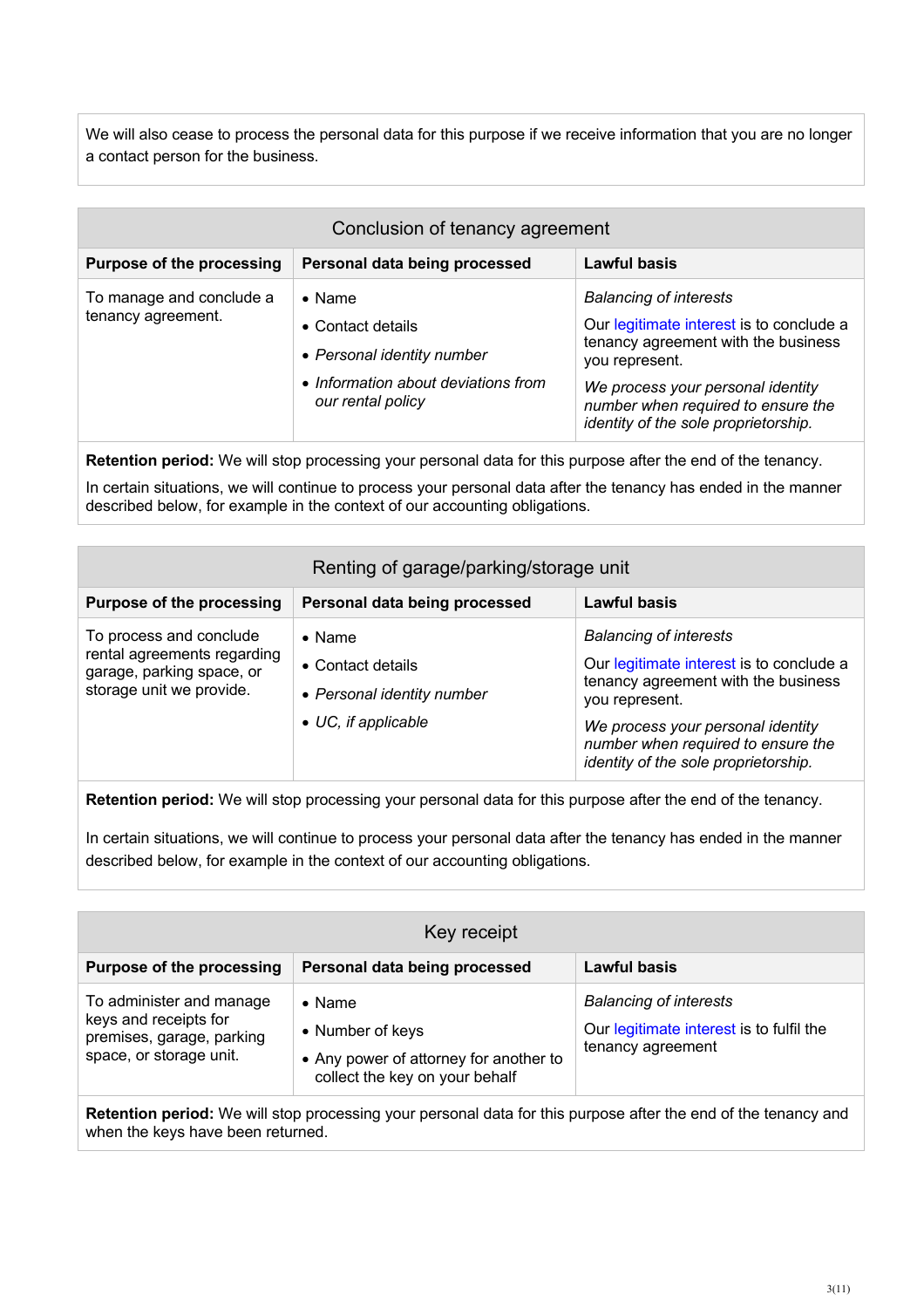#### **During the tenancy**

In connection with the business you represent renting premises, garage, parking space, or storage unit from us, we will process your personal data in accordance with the following.

| Communication & mailings, e.g. via Mitt Balder                                                    |                                                                                                                                  |                                                                                                                                          |
|---------------------------------------------------------------------------------------------------|----------------------------------------------------------------------------------------------------------------------------------|------------------------------------------------------------------------------------------------------------------------------------------|
| <b>Purpose of the processing</b>                                                                  | Personal data being processed                                                                                                    | Lawful basis                                                                                                                             |
| To enable and administer<br>the business' access to Mitt<br>Balder.                               | • Data associated with the tenancy<br>agreement<br>$\bullet$ Name<br>$\bullet$ Contact details<br>• Login details to Mitt Balder | <b>Balancing of interests</b><br>Our legitimate interest is to be able to<br>communicate with you as<br>representative of our tenant.    |
| To share relevant<br>information with the<br>business you represent in its<br>capacity as tenant. | • Data associated with the tenancy<br>agreement<br>$\bullet$ Name<br>$\bullet$ Contact details                                   | <b>Balancing of interests</b><br>Our legitimate interest is to be able to<br>communicate with the business in its<br>capacity as tenant. |

**Retention period:** We will stop processing your personal data for this purpose after the end of the tenancy.

We will also cease to process the personal data for this purpose if we receive information that you are no longer a contact person for the business.

| Payments & notices                                                             |                                                                                                                          |                                                                                                                                       |
|--------------------------------------------------------------------------------|--------------------------------------------------------------------------------------------------------------------------|---------------------------------------------------------------------------------------------------------------------------------------|
| <b>Purpose of the processing</b>                                               | Personal data being processed                                                                                            | Lawful basis                                                                                                                          |
| To manage and administer<br>payments and rental invoices.                      | $\bullet$ Name<br>• Contact details<br>• Information on the premises<br>• Data from direct debit notification, if<br>any | <b>Balancing of interests</b><br>Our legitimate interest is to fulfil the<br>tenancy agreement.                                       |
| To manage and administer<br>any deviations from the<br>contractual rental fee. | $\bullet$ Name<br>• Contact details<br>• Information on the premises<br>• What the deviation refers to, such<br>as cause | <b>Balancing of interests</b><br>Our legitimate interest is to enable and<br>administer deviation from the<br>contractual rental fee. |
| To manage and administer<br>direct debit payments.                             | $\bullet$ Name<br>• Contact details<br>• Personal identity number                                                        | <b>Balancing of interests</b><br>Our legitimate interest is to enable and<br>administer direct debit payments.                        |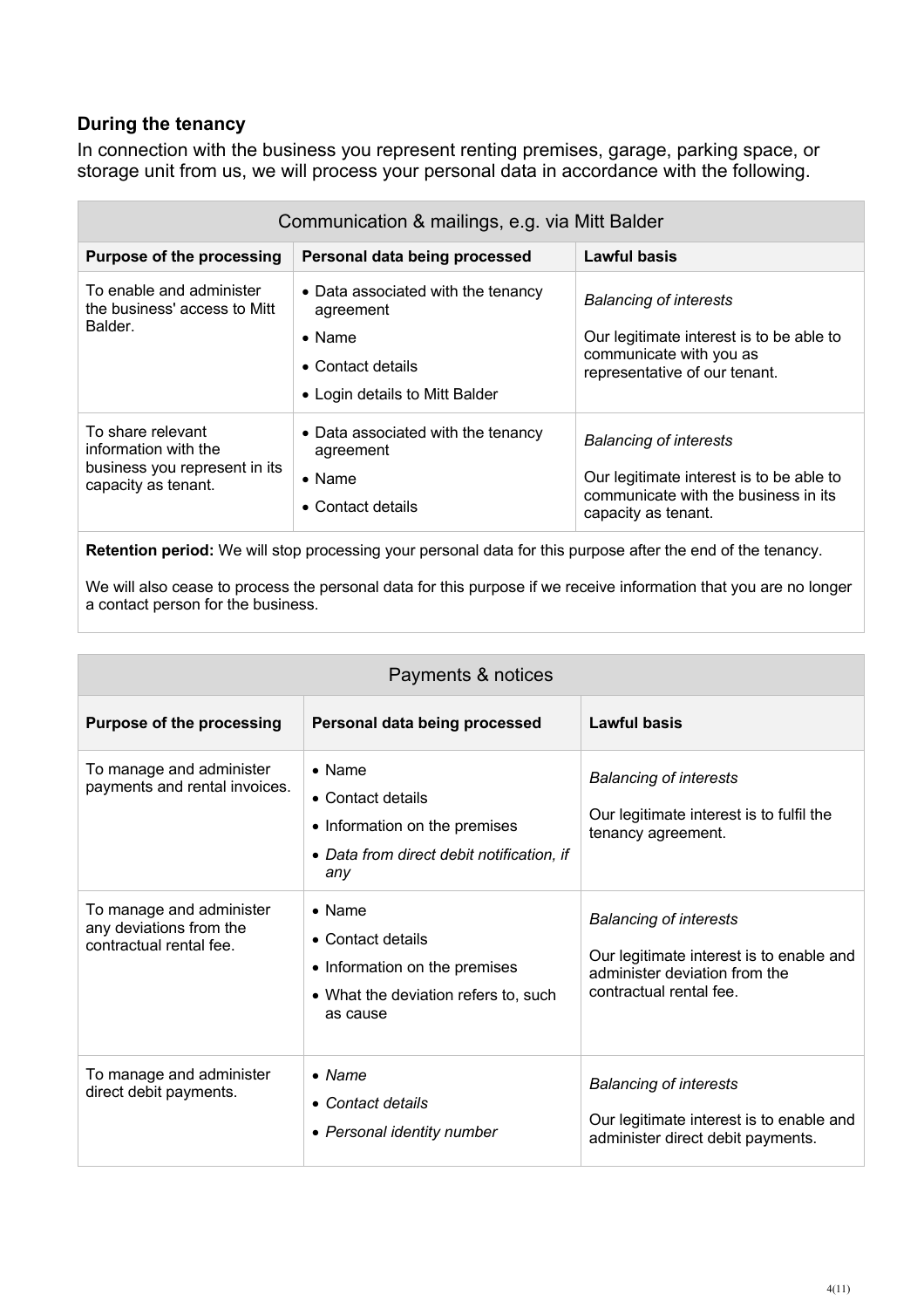|                                                                        | • Information on the premises<br>• Bank, clearing number, and bank<br>account number                                                                                                  | We process your personal identity<br>number to ensure secure identification<br>in case of a sole proprietorship.                                                                                                       |
|------------------------------------------------------------------------|---------------------------------------------------------------------------------------------------------------------------------------------------------------------------------------|------------------------------------------------------------------------------------------------------------------------------------------------------------------------------------------------------------------------|
| To manage and administer<br>unpaid rental fees and debt<br>collection. | • Data from the tenancy agreement<br>and unpaid rental invoices<br>• Information regarding the unpaid<br>rental fees that emerges from<br>discussion with the business as a<br>tenant | <b>Balancing of interests</b><br>Our legitimate interest is to establish<br>and make legal claims.<br>We process your personal identity<br>number to ensure secure identification<br>in case of a sole proprietorship. |

**Retention period:** We stop processing your personal data based on this purpose seven years after the end of the calendar year in which the financial year ended. The data is saved for this period due to our accounting obligation.

Data processed for direct debit ceases to be processed when direct debit is no longer used.

If the business has debts that are sent to debt collection, we generally delete your personal data for this purpose three years after the debt is settled.

In certain cases, we cease to process the personal data for this purpose if we receive information that you are no longer a contact person for the business.

| Digital boards, entry phone, access control system & booking system                              |                                                                                                         |                                                                                                                                               |
|--------------------------------------------------------------------------------------------------|---------------------------------------------------------------------------------------------------------|-----------------------------------------------------------------------------------------------------------------------------------------------|
| <b>Purpose of the processing</b>                                                                 | Personal data being processed                                                                           | <b>Lawful basis</b>                                                                                                                           |
| To manage and administer<br>which businesses are located<br>in the property.                     | $\bullet$ Name<br>• The telephone number connected<br>to the entry phone (not displayed to<br>visitors) | <b>Balancing of interests</b><br>Our legitimate interest is to enable<br>visits and to display who occupies the<br>property in the stairwell. |
| To manage and administer<br>access control systems within<br>the property.                       | $\bullet$ Name<br>• Tag number<br>$\bullet$ Logs                                                        | <b>Balancing of interests</b><br>Our legitimate interest is to administer<br>access control systems.                                          |
| To manage and administer<br>booking systems within the<br>property, such as joint<br>facilities. | $\bullet$ Name<br>• Tag number<br>$\bullet$ Logs                                                        | <b>Balancing of interests</b><br>Our legitimate interest is to administer<br>booking systems and provide access<br>to shared facilities.      |

**Retention period:** We stop processing your personal data for this purpose if the business in which you participate moves out of the premises. The logs are always deleted four weeks after they were generated, at the latest.

In certain cases, we also cease to process the personal data for this purpose if we receive information that you are no longer a contact person for the business.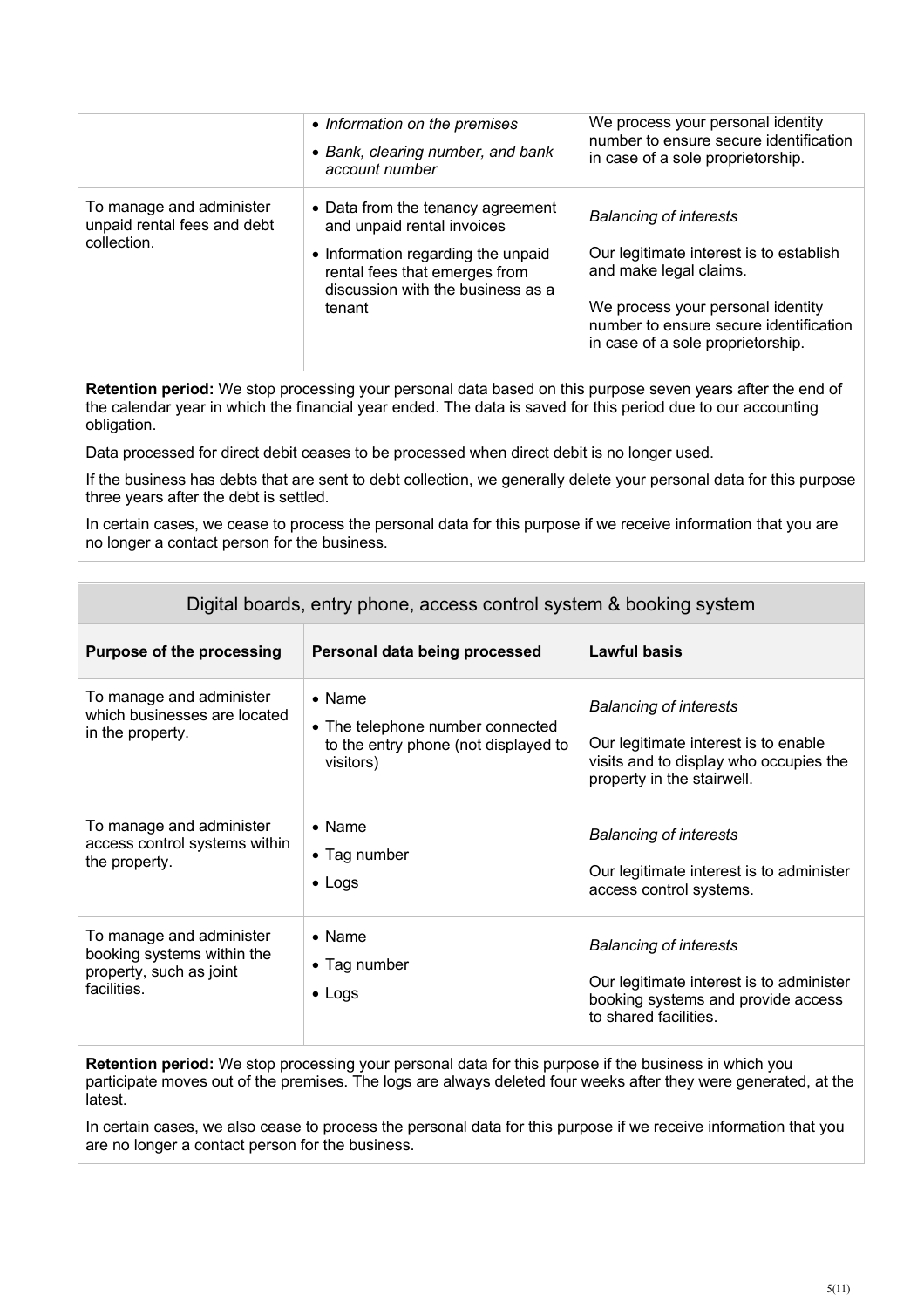| Error reports, questions & other matters                                                                                            |                                                                                                                                                                                 |                                                                                                 |
|-------------------------------------------------------------------------------------------------------------------------------------|---------------------------------------------------------------------------------------------------------------------------------------------------------------------------------|-------------------------------------------------------------------------------------------------|
| <b>Purpose of the processing</b>                                                                                                    | Personal data being processed                                                                                                                                                   | <b>Lawful basis</b>                                                                             |
| To administer and manage<br>your error reports and<br>questions as well as other<br>matters or complaints that you<br>report to us. | $\bullet$ Name<br>• Contact details<br>• Information that you or others in the<br>business provide us in the matter<br>• Information arising during the<br>course of the matter | <b>Balancing of interests</b><br>Our legitimate interest is to fulfil the<br>tenancy agreement. |

**Retention period:** We stop processing your personal data for this purpose five years after the matter has been handled.

| Transfer of rental premises                                                                                                                        |                                                                                                                                       |                                                                                                                                                                                                                                                                |
|----------------------------------------------------------------------------------------------------------------------------------------------------|---------------------------------------------------------------------------------------------------------------------------------------|----------------------------------------------------------------------------------------------------------------------------------------------------------------------------------------------------------------------------------------------------------------|
| <b>Purpose of the processing</b>                                                                                                                   | Personal data being processed                                                                                                         | Lawful basis                                                                                                                                                                                                                                                   |
| To process the application<br>for transfer of the business'<br>premises and verify whether<br>our requirements on transfer<br>of premises are met. | $\bullet$ Name<br>• Contact details<br>• Personal identity number<br>$\bullet$ Removal date<br>• Reasons for transfer<br>$\bullet$ UC | <b>Balancing of interests</b><br>Our legitimate interest is to process<br>and evaluate the application for<br>transfer of rental premises.<br>We process your personal identity<br>number to ensure secure identification<br>in case of a sole proprietorship. |

**Retention period:** We will stop processing your personal data **for this purpose** after the end of the tenancy.

In certain situations, we will continue to process your personal data after the tenancy has ended in the manner described below, for example in the context of our accounting obligations.

| Administration of subleasing                                                                                                                                                                                                     |                                                                                                         |                                                                                                                                                                                                                                                        |
|----------------------------------------------------------------------------------------------------------------------------------------------------------------------------------------------------------------------------------|---------------------------------------------------------------------------------------------------------|--------------------------------------------------------------------------------------------------------------------------------------------------------------------------------------------------------------------------------------------------------|
| <b>Purpose of the processing</b>                                                                                                                                                                                                 | Personal data being processed                                                                           | <b>Lawful basis</b>                                                                                                                                                                                                                                    |
| To process application for<br>subleasing the premises and<br>to verify whether our<br>requirements for subleasing<br>of premises are met.<br>We also process data<br>regarding the contact person<br>for the proposed subtenant. | $\bullet$ Name<br>• Contact details<br>• Personal identity number<br>• Address during the rental period | <b>Balancing of interests</b><br>Our legitimate interest is to process<br>and evaluate the tenant's application<br>for subleasing.<br>We process your personal identity<br>number to ensure secure identification<br>in case of a sole proprietorship. |
| To manage and investigate<br>cases of illegal subleasing.                                                                                                                                                                        | $\bullet$ Name<br>• Information to support suspected                                                    | <b>Balancing of interests</b>                                                                                                                                                                                                                          |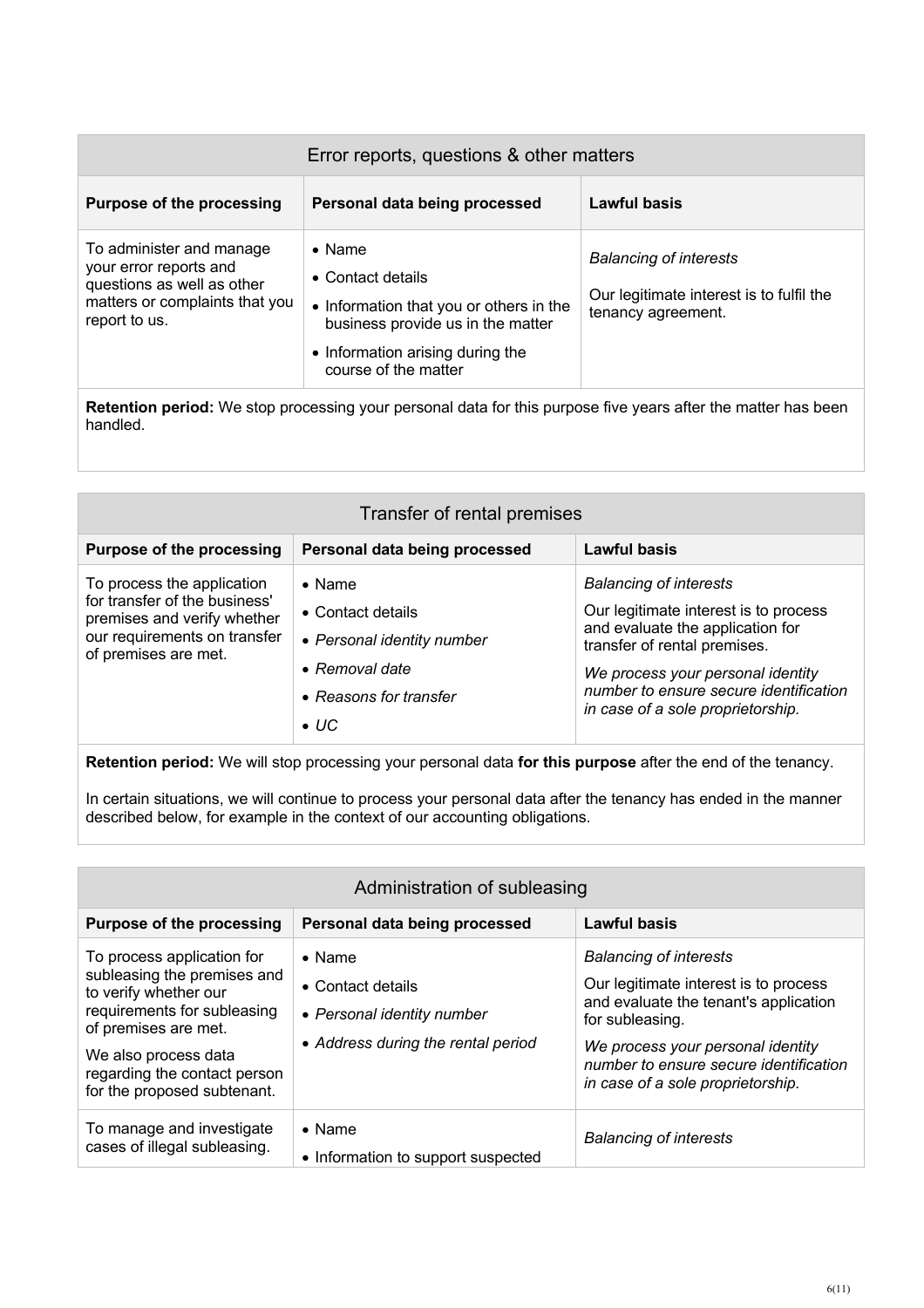| illegal subleasing | Our legitimate interest is to establish<br>and make legal claims. |
|--------------------|-------------------------------------------------------------------|
|                    |                                                                   |

**Retention period:** We will stop processing your personal data for this purpose after the end of the tenancy.

In certain situations, we will continue to process your personal data after the tenancy has ended in the manner described below, for example in the context of our accounting obligations.

If we process your personal data due to suspicion of unlawful subleasing, we stop processing your personal data for this purpose when the grounds for suspicion cease to exist or when the matter has been finally settled.

| Disturbance case                                                                                                                                                              |                                                                                                                                                                                                                 |                                                                                                                                                                                                                     |
|-------------------------------------------------------------------------------------------------------------------------------------------------------------------------------|-----------------------------------------------------------------------------------------------------------------------------------------------------------------------------------------------------------------|---------------------------------------------------------------------------------------------------------------------------------------------------------------------------------------------------------------------|
| <b>Purpose of the processing</b>                                                                                                                                              | Personal data being processed                                                                                                                                                                                   | Lawful basis                                                                                                                                                                                                        |
| To manage and administer<br>disturbance cases.<br>The data is processed both if<br>the business commits the<br>disturbance and if the<br>business reports the<br>disturbance. | • Data from the tenancy agreement<br>to be able to charge the business<br>as tenant if you have committed the<br>disturbance<br>$\bullet$ Name<br>$\bullet$ Contact details<br>• Description of the disturbance | <b>Balancing of interests</b><br>Our legitimate interest is to administer<br>disturbance cases.<br>We process your personal identity<br>number to ensure secure identification<br>in case of a sole proprietorship. |

**Retention period:** We stop processing your personal data for this purpose two years after the report of the disturbance or when any legal process is completed. Continuous disturbances throughout the tenancy may justify saving the documents for longer than two years.

| Accounting obligation                                                                                      |                                                                                            |                                                                                                            |
|------------------------------------------------------------------------------------------------------------|--------------------------------------------------------------------------------------------|------------------------------------------------------------------------------------------------------------|
| <b>Purpose of the processing</b>                                                                           | Personal data being processed                                                              | Lawful basis                                                                                               |
| In order for us to fulfil our<br>legal obligations regarding<br>accounting.                                | • Supporting documents for<br>payments, such as reference data<br>in the form of your name | <b>Balancing of interests</b><br>Our legitimate interest is to be able to<br>fulfil our legal obligations. |
| Retention period: We stop processing your personal data based on this purpose seven years after the end of |                                                                                            |                                                                                                            |

#### **Termination of tenancy agreement**

the calendar year in which the financial year ended.

In connection with the termination of the tenancy agreement, we process your personal data in accordance with the following.

| Termination of tenancy agreement |                               |                     |
|----------------------------------|-------------------------------|---------------------|
| Purpose of the processing        | Personal data being processed | <b>Lawful basis</b> |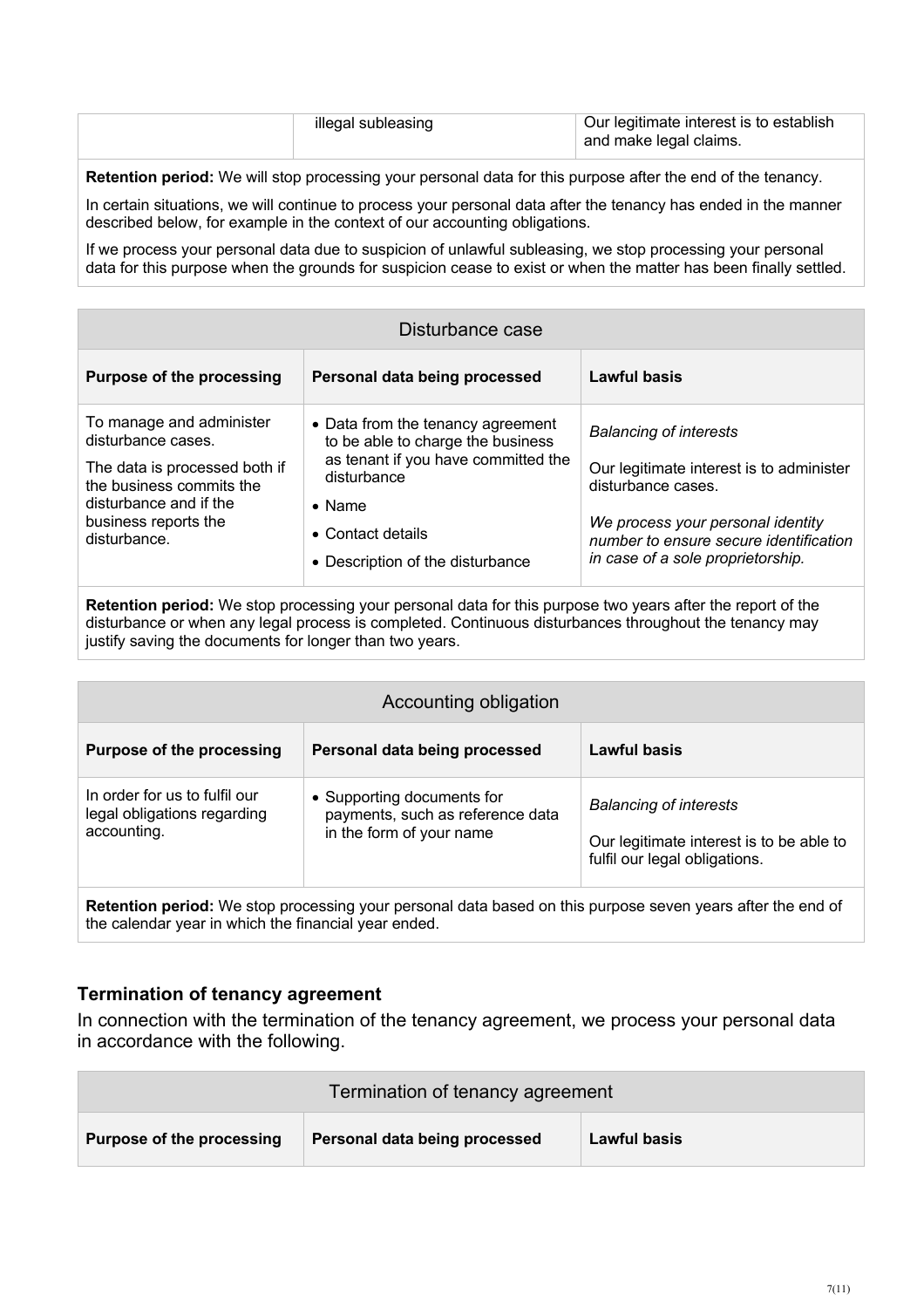| Termination of the tenancy<br>agreement by the tenant<br>To process a termination of<br>the tenancy agreement by the<br>business you represent.                   | $\bullet$ Name<br>• Contact details<br>• Personal identity number<br>$\bullet$ Removal date<br>• If there is a garage, parking space,<br>or storage unit       | <b>Balancing of interests</b><br>Our legitimate interest is to administer<br>the business' termination of the<br>tenancy agreement and to establish<br>and exercise legal claims.<br>We process your personal identity<br>number to ensure secure identification<br>in case of a sole proprietorship. |
|-------------------------------------------------------------------------------------------------------------------------------------------------------------------|----------------------------------------------------------------------------------------------------------------------------------------------------------------|-------------------------------------------------------------------------------------------------------------------------------------------------------------------------------------------------------------------------------------------------------------------------------------------------------|
| Termination of the tenancy<br>agreement by Balder<br>To administer and manage<br>terminations of the tenancy<br>agreement due to neglect or<br>for other reasons. | $\bullet$ Name<br>• Contact details<br>• Personal identity number<br>• If there is a garage, parking space,<br>or storage unit<br>• Reason for the termination | <b>Balancing of interests</b><br>Our legitimate interest is to administer<br>our termination of the tenancy<br>agreement and to establish and<br>exercise legal claims.<br>We process your personal identity<br>number to ensure secure identification<br>in case of a sole proprietorship.           |

**Retention period:** We stop processing your personal data for this purpose as soon as there are no outstanding claims.

| Removal inspection                                                                                            |                                               |                                                                                                        |
|---------------------------------------------------------------------------------------------------------------|-----------------------------------------------|--------------------------------------------------------------------------------------------------------|
| <b>Purpose of the processing</b>                                                                              | Personal data being processed                 | Lawful basis                                                                                           |
| To administer and manage<br>the preliminary inspection<br>and final inspection when<br>vacating the premises. | $\bullet$ Name<br>• Notes from the inspection | <b>Balancing of interests</b><br>Our legitimate interest is to establish<br>and exercise legal claims. |

**Retention period:** We stop processing your personal data for this purpose as soon as there are no outstanding claims.

| Return of keys                                  |                                                                                                                                                    |                                                                                                             |
|-------------------------------------------------|----------------------------------------------------------------------------------------------------------------------------------------------------|-------------------------------------------------------------------------------------------------------------|
| <b>Purpose of the processing</b>                | Personal data being processed                                                                                                                      | Lawful basis                                                                                                |
| To manage and administer<br>the return of keys. | $\bullet$ Name<br>• Number of keys<br>• Signature<br>• Power of attorney for another<br>person to return the keys on your<br>behalf, if applicable | <b>Balancing of interests</b><br>Our legitimate interest is to administer<br>and ensure the return of keys. |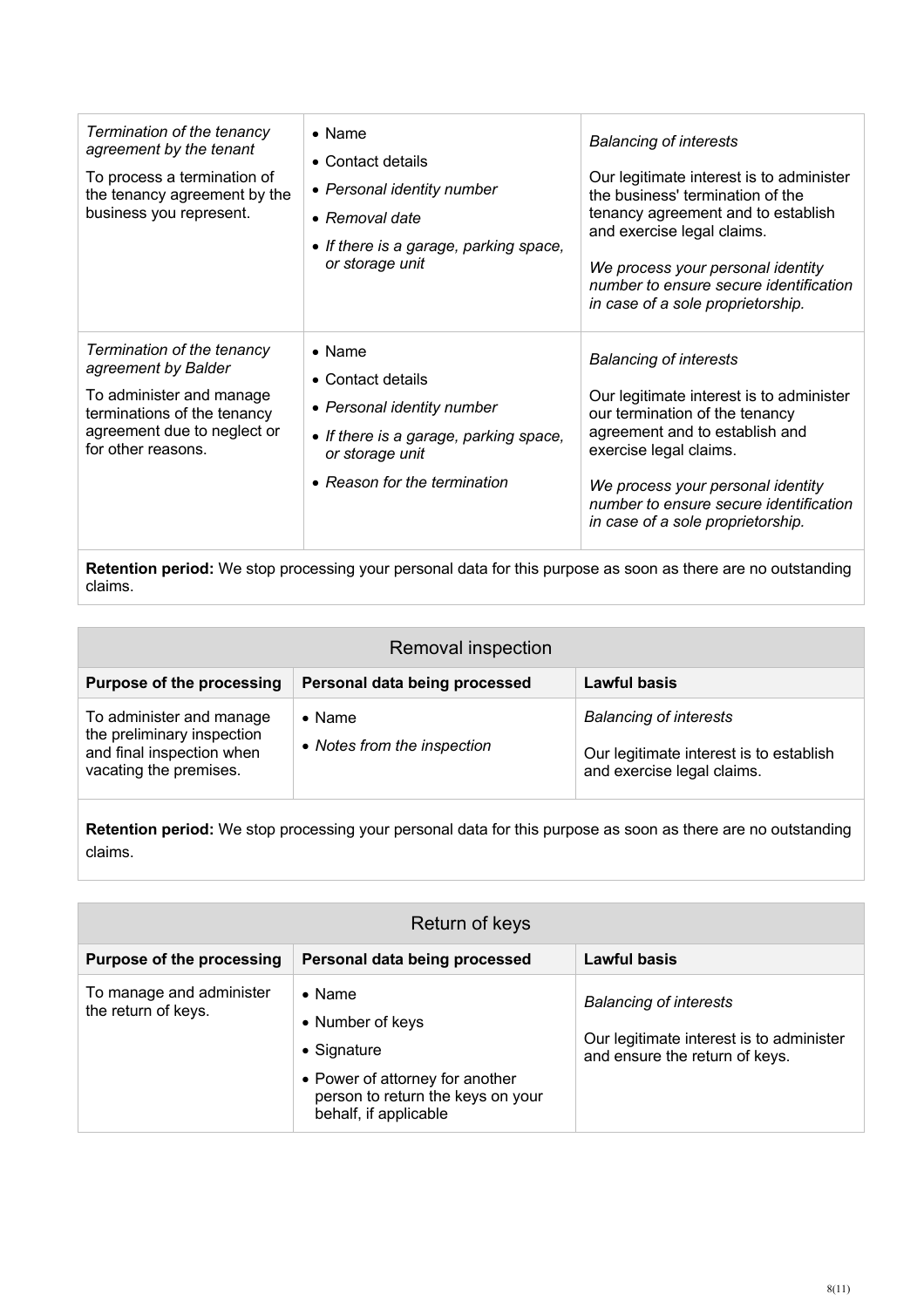**Retention period:** We stop processing your personal data and the previous receipts for this purpose as soon as the keys have been returned.

| Accounting obligation                                                                                             |                                                                                            |                                                                                                                                                      |
|-------------------------------------------------------------------------------------------------------------------|--------------------------------------------------------------------------------------------|------------------------------------------------------------------------------------------------------------------------------------------------------|
| <b>Purpose of the processing</b>                                                                                  | Personal data being processed                                                              | Lawful basis                                                                                                                                         |
| In order for us to fulfil our<br>legal obligations regarding<br>accounting.                                       | • Supporting documents for<br>payments, such as reference data<br>in the form of your name | <b>Balancing of interests</b><br>Our legitimate interest is to be able to<br>fulfil our legal obligations pursuant to<br>the Swedish Accounting Act. |
| <b>Retention period:</b> We stop processing your personal data based on this purpose seven years after the end of |                                                                                            |                                                                                                                                                      |

**ketention period:** we stop processing your personal data based on this the calendar year in which the financial year ended.

## What does the balancing of interests mean?

As stated above, in certain situations we process your personal data based on the balancing of interests. The balancing of interests means that we process your personal data when the processing is necessary for purposes related to our legitimate interests. Our legitimate interests will only constitute a lawful basis for the processing of your personal data if your interests and fundamental rights and freedoms do not outweigh our legitimate interests.

*If you would like to know more about how we have made this assessment or object to it, you are welcome to contact us at the contact details provided above.*

## Who has access to your personal data?

We share your personal information with companies within our group and with our partners and suppliers in the manner described below.

- We share your personal data with the company in our group that rents out the premises, garage, parking space, or storage unit in question.
- We use various service providers who process your personal data on our behalf and according to our instructions, e.g., suppliers of access control systems and telephone services.
- To have a functioning IT system and to conduct our business efficiently, we share your personal data with our IT suppliers, who process your personal data on our behalf and according to our instructions.
- In certain situations, we disclose personal data to authorities, such as the disclosure of data to the Swedish Police in connection with a police report and to the Regional Rent Tribunal (Hyresnämnden) in connection with a tenancy case.
- In case of non-payment, we provide personal data to debt collection agencies that are independent data controllers of their debt collection activities.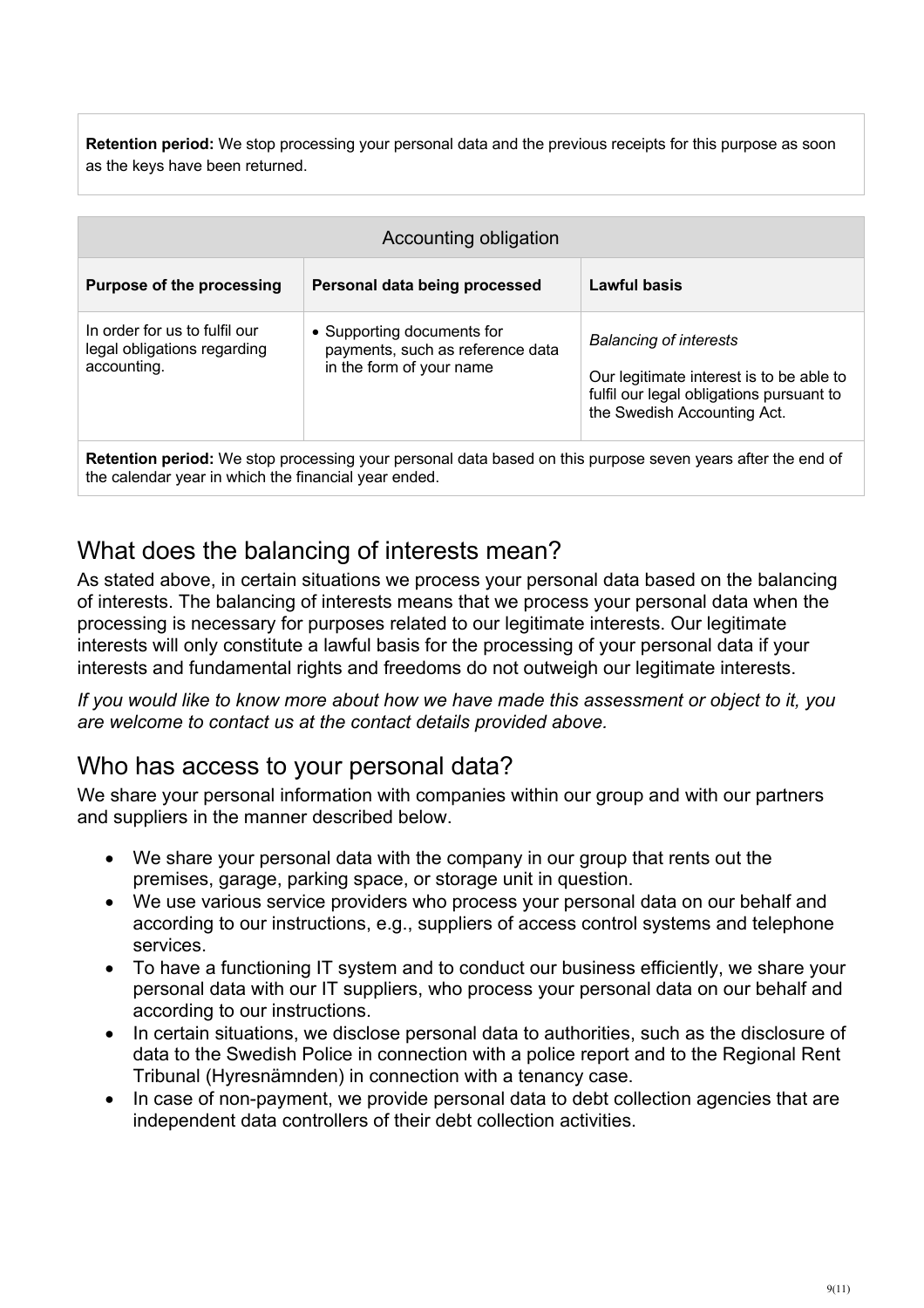*If you would like more information about how we share your personal data, you are welcome to contact us at the contact details provided above.*

## Processing of your personal data outside the EU/EEA

The IT suppliers we use may transfer personal data outside the EU/EEA. This is done if the transfer is supported by the EU General Data Protection Regulation (GDPR). This means that the transfer can be based on, for example, European Commission decisions or standard contractual clauses with additional security measures.

*If you would like more information about how your personal data is processed outside the EU/EEA, you are welcome to contact us at the contact details provided at the beginning of this Privacy Policy.*

## Your rights

You have several rights in relation to our processing of your personal data. To exercise your rights, you are welcome to contact us. Our contact details are provided at the beginning of this policy.

## **Right of access**

You have the right to receive confirmation of whether we process your personal data and the right to access information about how the personal data is processed, such as the purposes of the processing and what categories of personal data the processing applies to. You also have the right to a copy of the personal data we process about you.

### **Right to rectification and right to object to processing**

You have the right to have inaccurate personal data corrected without undue delay (for example, if you have changed contact details) and the right to have incomplete personal data supplemented.

You can object to personal data processing based on a balancing of interests at any time. If we can demonstrate that our legitimate interests in the processing outweigh your interests and fundamental rights and freedoms or if our processing is for the determination, exercise, or defence of legal claims, we may continue our processing despite your objection.

## **Right to erasure (right to be forgotten)**

You have the right to request erasure of your personal data if:

- the personal data are no longer necessary in relation to the purposes for which they were collected or otherwise processed;
- you withdraw the consent on which the processing is based and there is no other legal ground for the processing;
- you object to the processing and there are no legitimate grounds for continuing our processing;
- the personal data have been unlawfully processed; or
- the personal data must be erased for compliance with a legal obligation to which we are subject.

## **Right to restriction of processing**

You have the right to request that the processing of your personal data be restricted if: